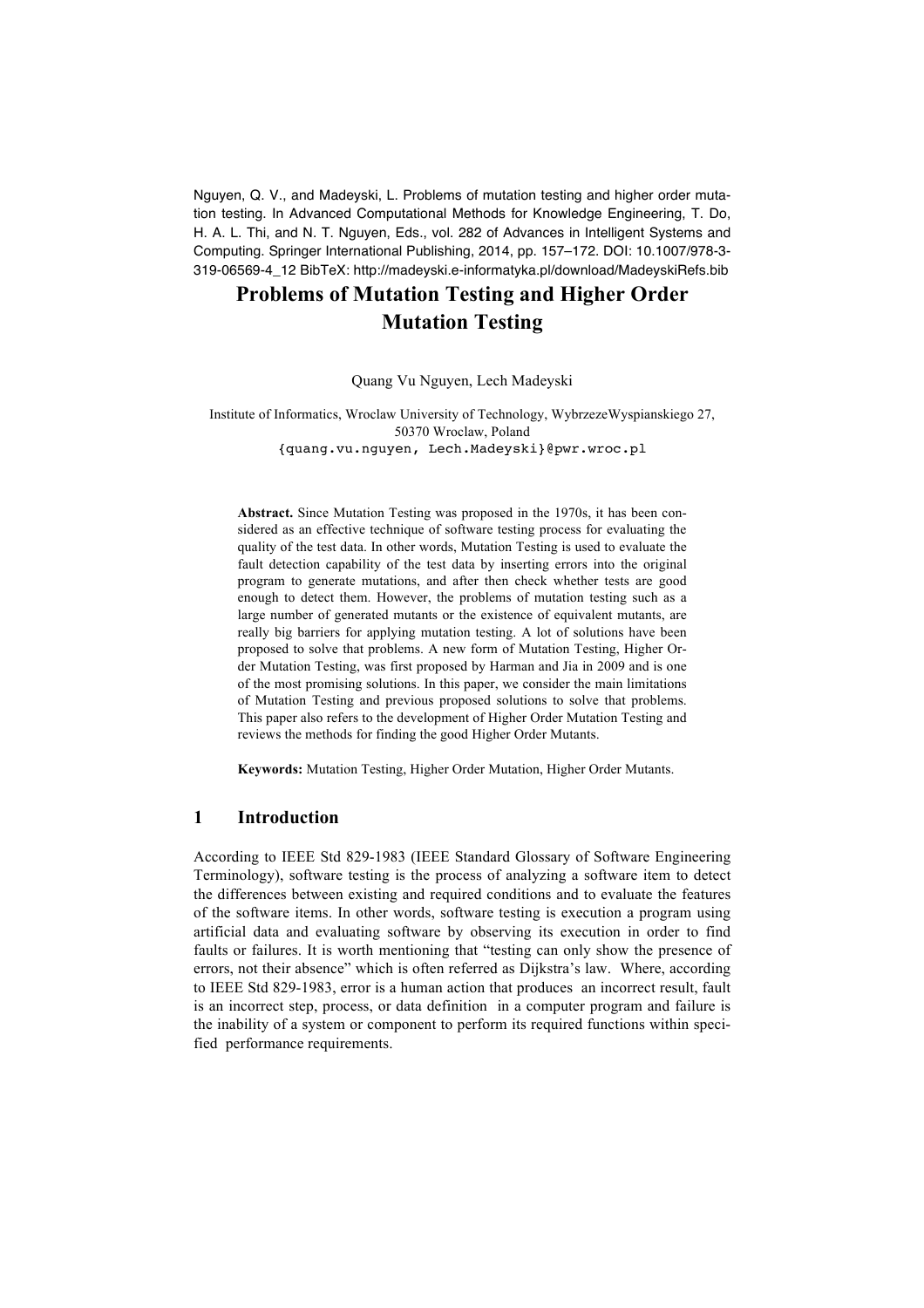Software testing is always one of the important activities in order to evaluate the software quality. However, the quality of the set of testcases is a problem to be discussed. In addition, there are many cases that testers have not mentioned in the set of testcases. Mutation Testing has been introduced as a technique to assess the quality of the testcases.

Mutation Testing (MT), a technique that has been developed using two basic ideas: Competent Programmer Hypothesis ("programmers write programs that are reasonably close to the desired program") and Coupling Effect Hypothesis ("detecting simple faults will lead to the detection of more complex faults"), was originally proposed in 1970s by DeMillo et al.[1] and Hamlet[2]. While other software testing techniques focus on the correct functionality of the programs by finding error, MT focuses on test cases used to test the programs. In other words, the purpose of software testing is to find all the faults in a particular program whilst the purpose of MT is to create good sets of testcases. A good set of testcases is a set which is able to discover all the faults. With MT, mutants of a program are the different versions of the program. More specifically, each of which is generated by inserting only one semantic fault into original program (Table 1 gives an example to mutant). That generation is called mutation and that semantic fault is called mutation operator. It is a rule that is applied to a program to create mutants, for example modify expressions by replacing operators and inserting new operators. Mutation operators depend on programming languages, but there are traditional mutation operators: deletion of a statement; replacement of boolean expressions; replacement of arithmetic; replacement of a variable.

| Table 1. An example of mutant (First Order Mutant) |  |
|----------------------------------------------------|--|
|----------------------------------------------------|--|

| Program P             | Mutant P'             |
|-----------------------|-----------------------|
| .                     | $\cdots$              |
| while $(hi<50)$ {     | while $(hi>50)$ {     |
| system.out.print(hi); | system.out.print(hi); |
| $hi = lo + hi;$       | $hi = lo + hi$        |
| $1o = hi -1o$ ;       | $1o = hi -1o$ ;       |
|                       |                       |
| $\cdots$              | $\cdots$              |

The process of MT can be explained simply in following steps:

*1. Suppose we have a program P and a set of testcases T*

*2. Produce mutant P1 from P by inserting only one semantic fault into P*

*3. Execute T on P and P1 and save results as R and R1*

*4. Compare R1 with R:*

*4.1 If R1*  $\neq$  *R: T can detect the fault inserted and has killed the mutant.* 

*4.2 If R1=R: There could be 2 reasons:*

*+ T can't detect the fault, so have to improve T.*

*+ The mutant has the same semantic meaning as the original program. It's equivalent mutant (an example of equivalent mutant is showed in Table 2).*

MT evaluates a set of testcases T by Mutation Score (MS), will be between 0 and 1, which is calculated by the following formula: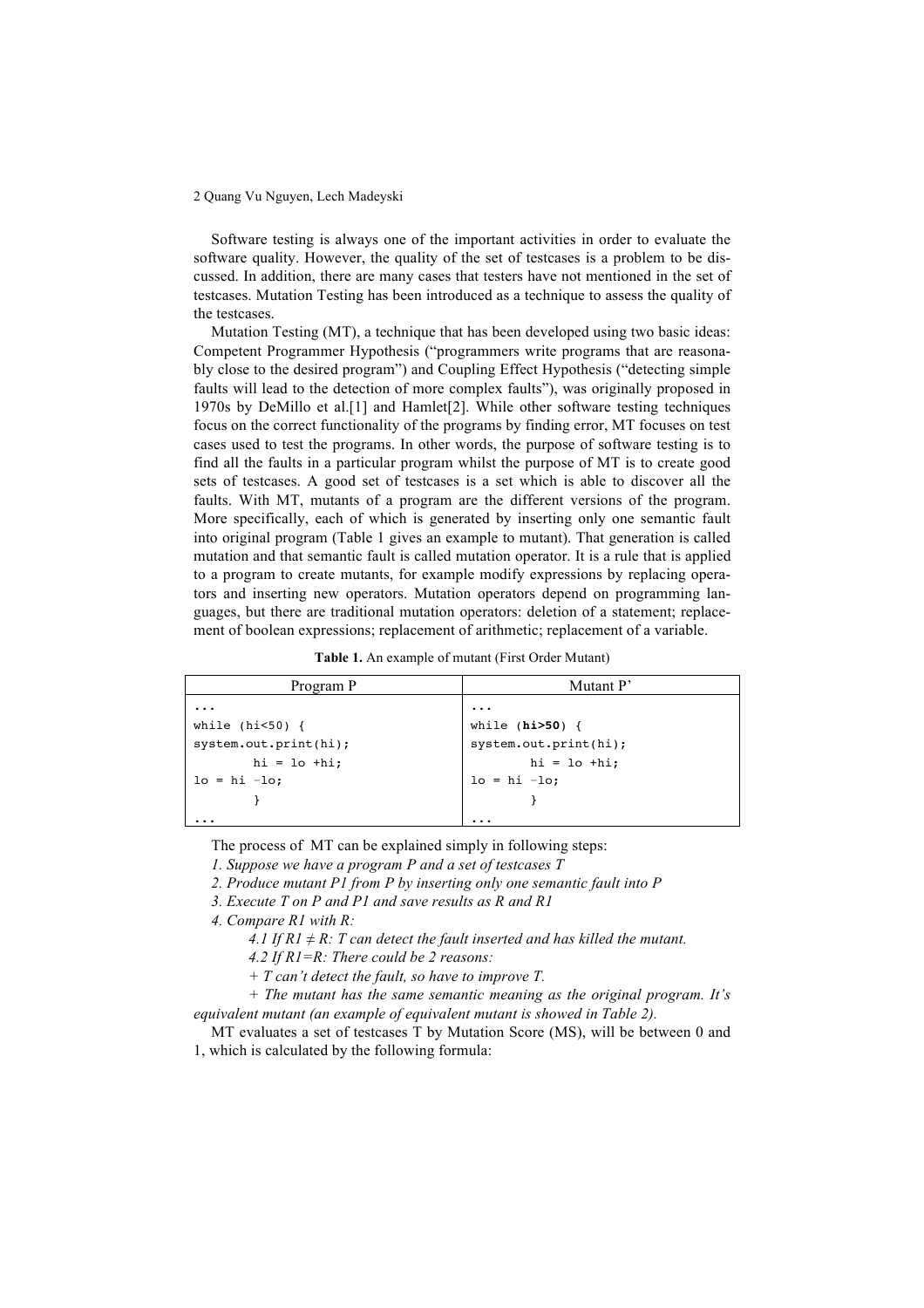Problems of Mutation Testing and Higher Order Mutation Testing 3

# Total mutants – Equivalent mutants  $MS = \frac{\text{Number of killed mutants}}{\text{Total price}}$

A low score means that the majority of faults cannot be detected accurately by the test set. A higher score indicates that most of the faults have been identified with this particular test set. A good test set will have a mutation score close to 100%. When  $MS = 0$ , have no any testcase that can kill the mutants and when  $MS=1$ , we say that mutants are very easy to kill.

**Table 2.**An example of equivalent mutant

| Program P            | Mutant P'            |
|----------------------|----------------------|
|                      | $\cdots$             |
| int $a = 2$ ;        | int a =2;            |
| if $(b == 2)$ {      | if $(b == 2)$ {      |
| System.out.print(b); | System.out.print(b); |
| $b = a + b;$         | $b = a * b;$         |
|                      | $\cdots$             |

In the next section, we summarize main limitations of mutation testing. Section 3 shows the previous proposed solutions for solving the limitations of mutation testing. Section 4 presents Higher Order Mutation Testing and its effectiveness. Section5 presents techniques to find good Higher Order Mutants. Section 6 presents conclusions and future work.

## **2 Main limitations of mutation testing**

Although MT is a high automation and effective technique for evaluating the quality of the test data, Mutation Testing has three main problems in our view.

The first limitation of mutation testing is **a large number of mutants**, because program may have a fault in many possible places and with only one inserted semantic fault we will have one mutant. Thus, a large number of mutants will be generated in the mutant generation phase of mutation testing. Typically, this is a large number for even small program. For example, a simple program with just a sentence such as return a+b (where a, b are integers) may be mutated into many different ways: a−b, a\*b, a/b, a+b++, −a+b, a+−b, 0+b, a+0, etc. This problem leads to a **very high execution cost** because the test cases are executed on not only original program but also each mutants. For example, assume that we have a program under test with 150 mutants and 200 testcases, it requires  $(1+150)^*200 = 30200$  executions with their corresponding results.

The second limitation of mutation testing is **realism**. Mutations are generated by single and simple syntactic changes, hence they do not denote realistic faults. While according to Langdon et al.[9], 90 percent of real faults are complex. In addition, it is not sure that we have found a large proportion of real faults present even if we have killed all the killable mutants[4].This is one of big limitations for applying mutation testing.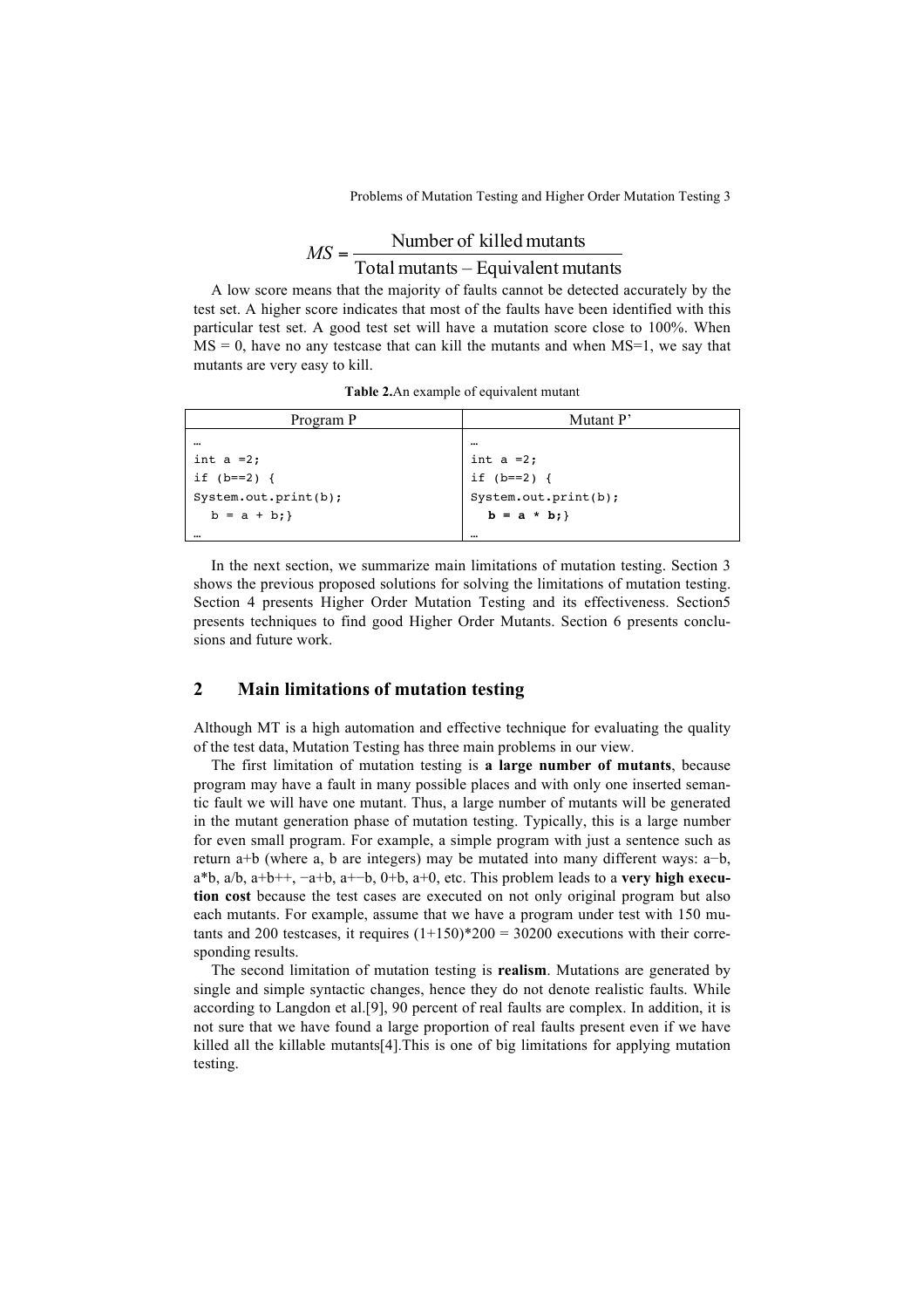The third limitation of mutation testing is **equivalent mutant problem**[68]. In fact, many mutation operators can produce equivalent mutants which have the same behavior as original program. In this case, there is no testcase which could "kill" that mutants and the detection of equivalent mutants often involves additional human effort. Madeyski et al.[68] manually classified 1000 mutants as equivalent or nonequivalent and confirmed the finding by Schuller and Zeller[89] that it takes about12 minutes to assess one single mutation for equivalence. Therefore, there is often a need to ignore equivalent mutants, which would mean that we are ready to accept the lower bound on mutation score named mutation score indicator MSI [98][99][100][101].

## **3 Solutions proposed to solve problems of mutation testing**

In order to collect a complete set of all the techniques to solve the problems of MT since the 1970s (after MT was proposed by DeMillo et al. [1] and Hamlet [2]) and sort them in chronologic order, with search terms which have either "mutation testing", "mutation analysis", "mutants + testing", "mutants + methods", "mutants + techniques", "mutants + problems", "mutation testing + improve", "equivalent mutants", "mutants\*", "higher order mutants", we searched papers that were published in IEEE Explore, ACM Portal, Springer Online Library, Wiley Online Library, Citeseerx and journals or conference proceedings as IST (Information and Software Technology), JSS (Journal of Systems and Software), TSE (IEEE Transactions on Software Engineering), IET Software. After then, we continued to look at the references of each paper to find other articles related to our purpose. In addition, we also searched for Master and PhD theses that have contents related to "mutation testing". Figure 1 shows number of publications proposing techniques to solve the problems of Mutation Testing.



**Fig.1.**Number of publications proposing techniques to solve the problems of MT.

We searched and listed techniques to solve the problems of MT as reduce the number of mutants and execution cost, solve the realism problem and solve the equivalent mutant problem in chronologic order as follows: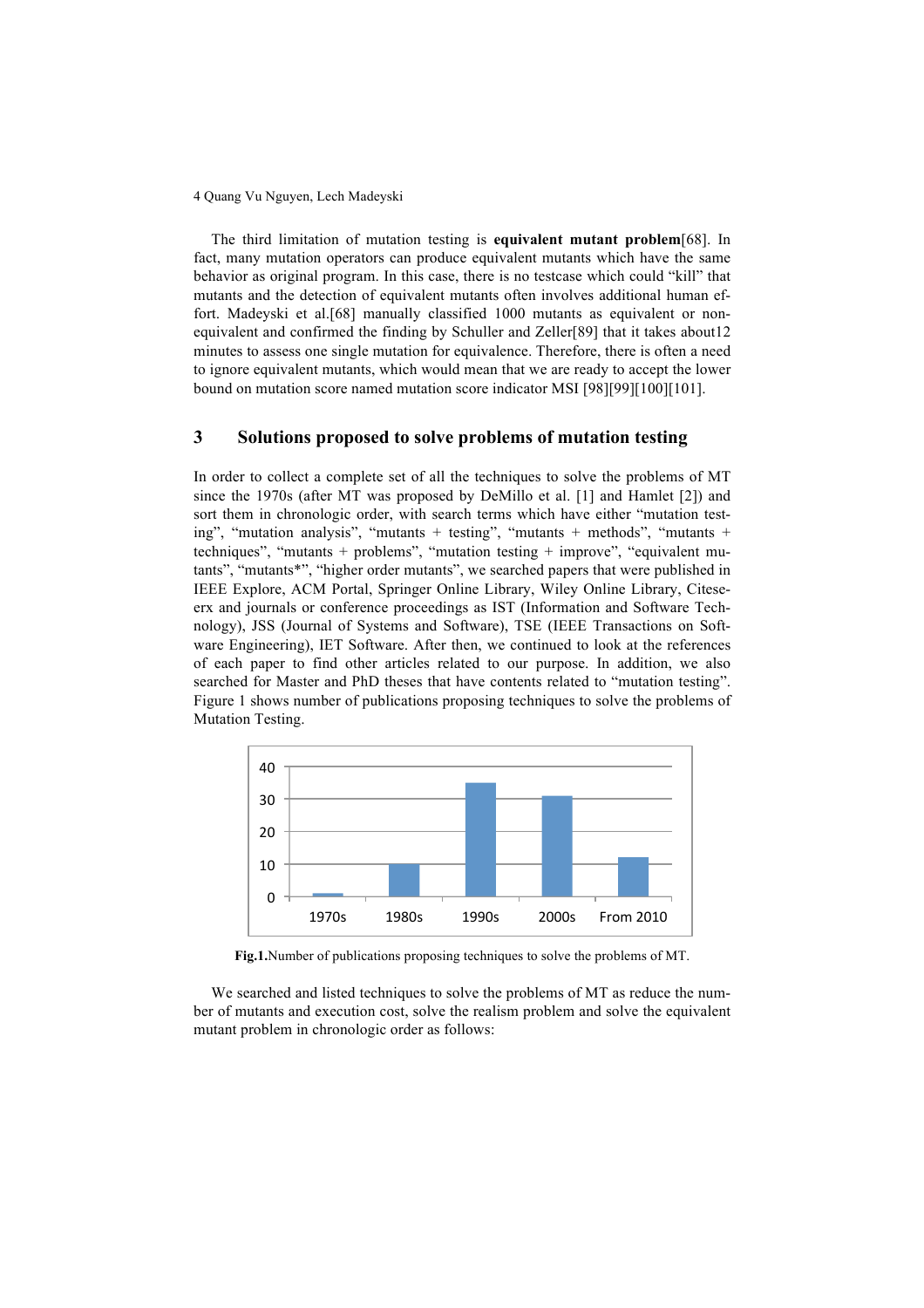#### **3.1 Mutant and Execution cost Reduction Techniques**

Mutant Sampling approach[14-20] was first proposed by Acree[14] and Budd[15] in 1980. In this approach, a small subset of mutants are randomly selected from the entire set. Some studies implied that Mutant Sampling is valid with a x% value higher than  $10\%$  ( $x\%$  is % of mutants were selected randomly).

Reduction number of mutation operators will leads reduction number of mutants. This is idea of Agrawal et al.[23] and Mathur[24] and it was called Selective Mutation by Offutt et al.[18][25]. This approach suggested finding a small operators set that generate a subset of all possible mutants without losing test effectiveness. There are many authors have been applied this approach to effectively reduce generated mutants[20][26-32].

Instead of selecting mutants randomly, Husain[21] in 2008 used clustering algorithms to choose a subset of mutants. There is a empirical study of this approach in the work of Li et al.[22].

Second Order Mutation Testing[68][76][83][84[97] in particular and Higher Order Mutation Testing[3][4][9][10][35] in general are the most promising solutions to reduce number of mutants. Basic idea of this approach is improvement of MT by inserting two or more faults into original program to generate its mutants. For example, by combining two First Order Mutants to generate Second Order Mutant[68][83][84[97] or by using Subsuming Higher Order Mutants algorithms[3][4], the number of generated mutants can be reduced to about 50%.

Weak Mutation[36-42][93][94] was first proposed by Howden[36] in 1982 proposed. This is the first technique to optimize the execution of Traditional Mutation Testing (called Strong Mutation). Suppose that a program P is constructed from a set of components  $C = \{c_1, \ldots, c_n\}$ . And mutant m is made by changing  $c_m$ , So, we need only compare immediately the result of mutant m with the result of  $c_m$  execution to say m be killed or not (immediately check after mutated component be executed).

In order to improve quality of Strong Mutation and Weak Mutation, Woodward et al. [43][44] suggested an approach named Firm Mutation in 1988. This approach provides a continuum of intermediate possibilities to overcome the disadvantages of weak and strong mutation. In firm mutation, components may be groups of statements and partial program executions may be considered rather than each separate component execution as in weak mutation or the complete program execution as in strong mutation. It combines the reduced execution cost of weak mutation with the greater transparency of strong mutation.

In group of Run-time Optimization techniques, there are 6 techniques have been proposed. Interpreter-Based technique was first proposed in 1987 by Offutt and King[45][18] to reduce execution cost with idea: the original program is translated into an intermediate form, and then mutants are generated from this intermediate code. With Compiler-Based technique[46-48], each mutant is first compiled into an executable program, and then execute testcases on the compiled mutant. It is faster because execution of compiled binary code takes less time than code interpretation. Whilst main idea of Compiler-Intergrated[49][50] is designing an instrumented compiler to generate and compile mutants instead of compiling each mutant individually in the Compiler-Based technique. In order to improve the Interpreter-Based tech-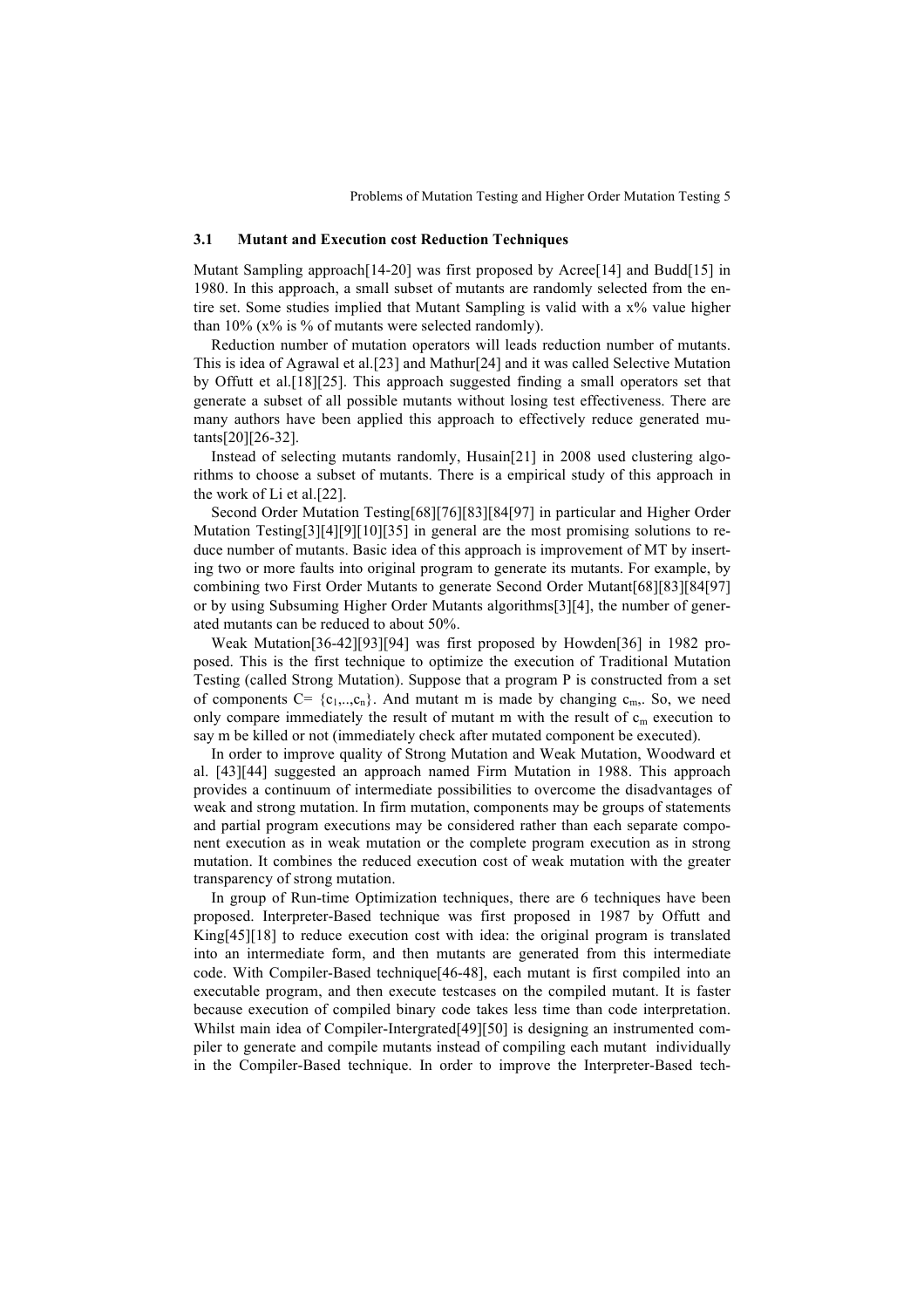nique, Mutant Schema Generation[51-54][95] approach has been proposed. All mutants are encoded into a metaprogram, then the metaprogram is compiled and run with faster speed, basically, compared to compile and execute each individual mutation. Another technique is Bytecode Translation Technique[55-58] which was first proposed by Ma et al.[56] in 2005 to reduce execution cost of MT by using bytecode translation. Instead of from source code, mutants are generated from the compiled bytecode of original program and that generated mutants can be executed directly without compilation[55-58]. The last technique of this group is Aspect-Oriented Mutation which has been proposed by Bogacki and Walter[59][60]. In this approach, do not need to compile each mutant. An aspect patch is generated and each aspect will run programs twice: First for the original program and then for mutants.

There are also some techniques to improve computational cost base on computer architectures as SIMD (Single Instruction Multiple Data)[61-63], MIMD (Multiple Instruction Multiple Data)[64][65] and Parallel[66][67].

In 2013, Lisherness et al.[96] suggested a new approach by using coverage discounting for mutation analysis can reveal which functions are changed in the mutant, and in turn what is not being adequately tested if the mutation is undetected.

### **3.2 Techniques to solve the realism problem**

There are many works have been demonstrated that the majority of real faults are complex faults. E.g. in [34][35], it is known that 90%. Base on that suggestion, Second Order Mutation Testing[68][77][84][85[97] in particular and Higher Order Mutation Testing[3][4][9][10] in general have been considered as the most promising solutions to solve the realism problem. That approaches have been suggested using more complex faults to generate mutants by inserting two or more faults into original program. In addition, Langdon et al.[9][35] introduced a new form of mutation testing: Multi Objective Higher Order Mutation Testing (with Genetic Programming)[35] in order to find higher order mutants that more realistic complex faults.

#### **3.3 Techniques to solve the equivalent mutant problem**

According to Madeyski et al.[68], the techniques to solve the equivalent mutant problem can be classified into 3 groups:

- Applying techniques to detect equivalent mutants such as Compiler Optimization[69][70], Mathematical Constraints[71][90],Program Slicing[72], Semantic differences in terms of running profile[73],Margrave's change-impact analysis[74] and Lesar model-checker[75].

- Applying techniques to avoid (or reduce) generating the equivalent mutants in the process of mutants generation such as Selective mutation[77], Program dependence analysis[78], Co-evolutionary[79], Equivalency conditions[80], Fault hierarchy[81], Semantic exception hierarchy[82], Higher order mutation testing[3], [83], [84], [68].

- Applying techniques in order to suggest the equivalent mutants such as Using Bayesian-learning based guidelines[85], Examining the impact of equivalent mutants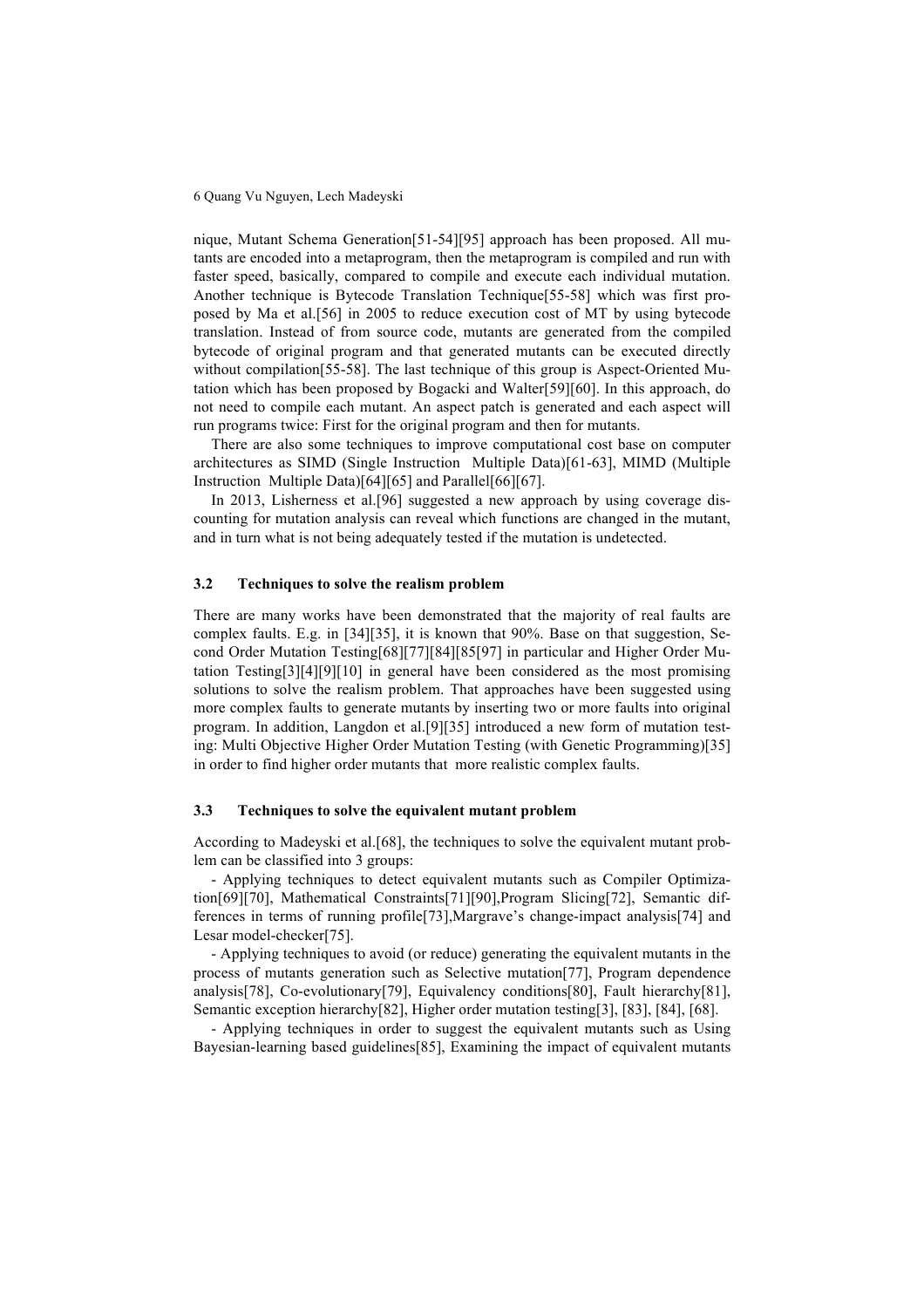on coverage [86], Using the impact of dynamic invariants [87], Examining changes in coverage[88][89].

## **4 Higher order mutation testing and its effectiveness**

Second Order Mutation Testing in particular and Higher Order Mutation Testing in general is an approach for generating mutants by applying mutation operators more than once. The idea about Second Order Mutation Testing was first mentioned by Offut[76] in 1992. After then, Polo et al. [100] in 2008, Kintis et al. [83] and M. Papadakis and N. Mlevris [84] in 2010, and L. Madeyski et al.[68] in 2013 further studied to suggest their algorithms to combine First Order Mutants to generate Second Order Mutants (SOMs). With this approach, not only at least 50% mutants were reduced without loss of effectiveness of testing, but also the number of equivalent mutants can be reduced (the reduction in the mean percentage of equivalent mutants passes from about 18.66% to about 5%) and generated second order mutants can be harder to kill [97][84][85][68].

In 2009, Higher Order Mutation Testing (HOM Testing) was first proposed by Jia, Harman and Langdon[3][4]. According to them, mutants can be classified into two types: First Oder Mutants (FOMs – used in Traditional Mutation Testing) - are generated by applying mutation operators only once - and Higher Oder Mutants (HOMsused in Higher Order Mutation Testing) – are constructed by inserting two or more faults. A simple example is presented as Table 3:

| <b>Program P</b>                                   | <b>FOM1</b>                      |
|----------------------------------------------------|----------------------------------|
|                                                    |                                  |
| while ((hi < 50) && (hi>lo)){                      | while $((hi > 50) \& (hi > 10))$ |
| System.out.print(hi);                              | System.out.print(hi);            |
| $hi = lo + hi;$                                    | $hi = lo + hi;$                  |
| $10 = h i - 10;$                                   | $10 = h i - 10;$                 |
|                                                    |                                  |
| <b>FOM2</b>                                        | <b>HOM</b> (Createdfrom FOM1 and |
|                                                    | FOM2                             |
|                                                    |                                  |
| while ((hi < 50) && ( <b>hi<lo< b="">)){</lo<></b> | while $((hi > 50) \& (hi < lo))$ |
| System.out.print(hi);                              | System.out.print(hi);            |
| $hi = lo + hi;$                                    | $hi = lo + hi;$                  |
| $10 = h i - 10;$                                   | $10 = h i - 10;$                 |
|                                                    | .                                |

**Table 3.** An example of higher order mutant

The same as Second Order Mutants, the combination of faults of higher order mutation testing can reduces the number of generated mutants and limits the number of mutants and those generated mutants are harder to kill than any of the individual constituent faults. E.g. in case of subsuming Higher Order Mutants [3][4].A subsuming HOM was constructed from constituent FOMs and so that HOM is only killed by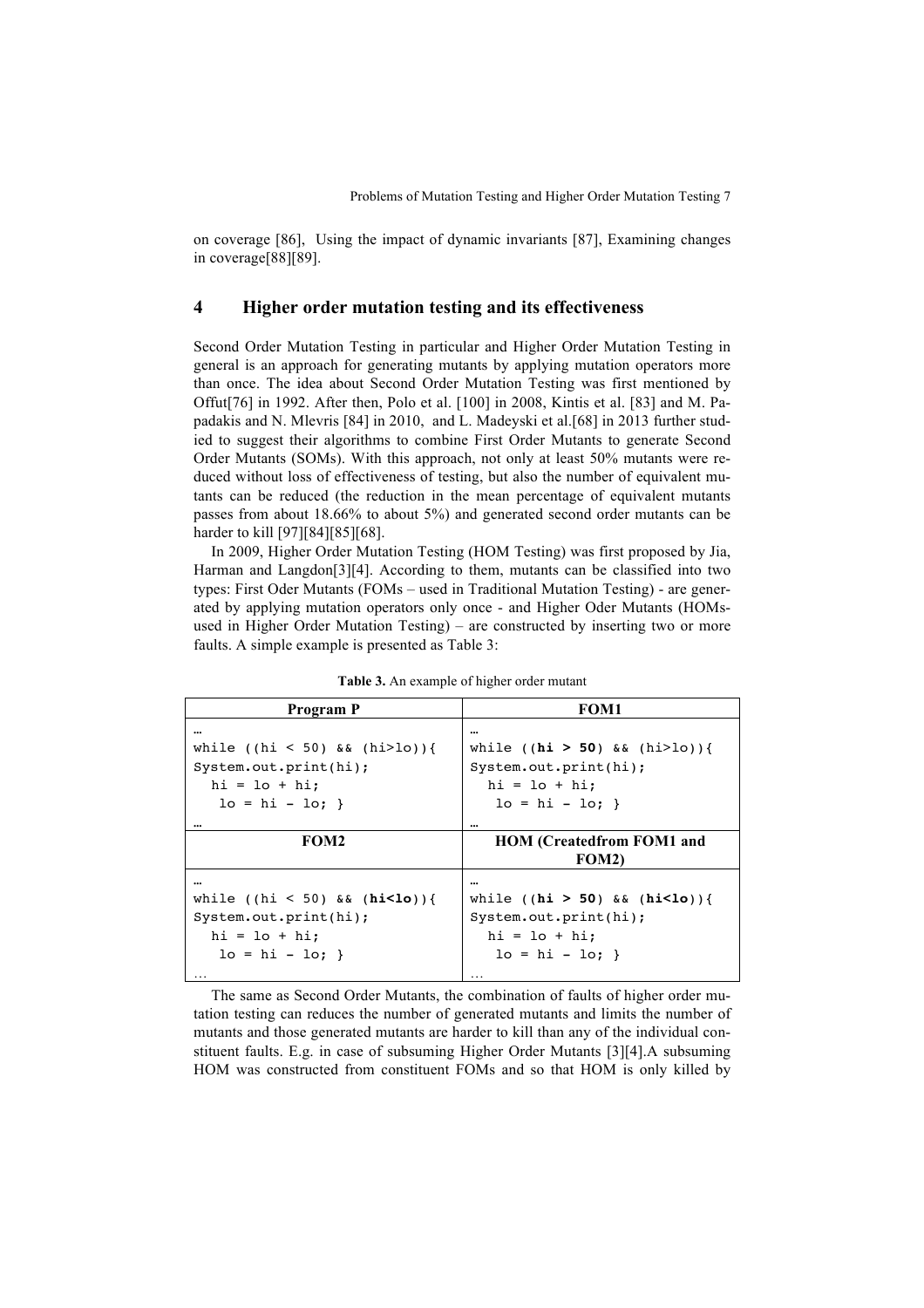subset of the intersection of testcases which kill each constituent FOMs. Therefore, the quality of testcases will be better but the number of testcases will be reduced. Fewer number mutants and fewer number of test cases lead to a fewer execution cost. In addition, with the combination of faults, we also limit unrealistic and avoid generating equivalent mutants [3][68][76][83-84].

To be more clearly, let's consider the example given in Table 3. In this case, we have only one HOM created from FOM1 and FOM2 instead of FOMs. And there are TWO test cases which kill FOM1: {hi<50 && hi>lo} and {hi>50 && hi>lo}, TWO test cases which kill FOM2: {hi<50 && hi>lo} and {hi<50 && hi<lo}. But we need ONLY ONE test case which kills HOM:  $\{hi \le 50 \&\&\ hi \ge lo\}$  and this test case also kills both FOM1 and FOM2. But the reverse is not true, the test case  $\{$ hi>50 && hi>lo} does not kill HOM and the test case {hi<50 && hi<lo} also does not kill HOM. And so, with HOM, we can reduce number mutants generated and number of test cases without leading to loss of effectiveness during testing. Similarly, the combination of two or more errors to generate mutants will cause limited number of generated equivalent mutants and number of "easy to kill" mutants.

Unlike some other techniques presented in part 3 that only solve individual problems of traditional mutation testing, higher order mutation testing could help us to deal with three main problems of the traditional mutation testing at the same time. That is why we choose higher order mutation testing to study. In the next part, we will present more detail on this issue.

## **5 Finding the good HOMs**

#### **5.1 Second Order Mutants (SOMs)**

In 2008, with the results of their study, Polo et al.[97] believed that "mutant combination does not decrease the quality of the test suite". They suggested[97] 3 algorithms to generate second order mutants (mutants containing two simple faults are called second order mutants). With the LastToFirst algorithm, assume that we have the list of n mutants of First Order Mutants (FOMs), SOMs were generated by combining the first FOM with the FOM number n, the second-FOM with the FOM number (n-1), and so on. In the second one, DifferentOperators algorithm, SOMs were generated by combining two FOMs generated by different mutation operators. And the last algorithm, RandomMix, combines any two FOMs to generate SOMs. In their study, after FOMs were generated from 6 programs under test (Bisect with 31 LOC-Line of Code, Bub-54, Find-79, Fourballs-47, Mid-59 and TriTyp-61), the three combination algorithms were used to generate SOMs. Number of test cases corresponding to each program are 25, 256, 135, 96, 125, 216 were passed to the FOMs and the SOMs. Results showed that the number of SOMs decreased about 50% compared with FOMs, and the mean percentage of equivalent SOMs is only about 5% compared with 18,66% of equivalent FOMs [97].

Based on the algorithms of the Polo et al.[97], M. Papadakis and N. Malevris studied and proposed five new strategies to combine FOMs: First2Last , SameNode, SameUnit, SU\_F2Last and SU\_DiffOp[84]. They executed both of First Order Mu-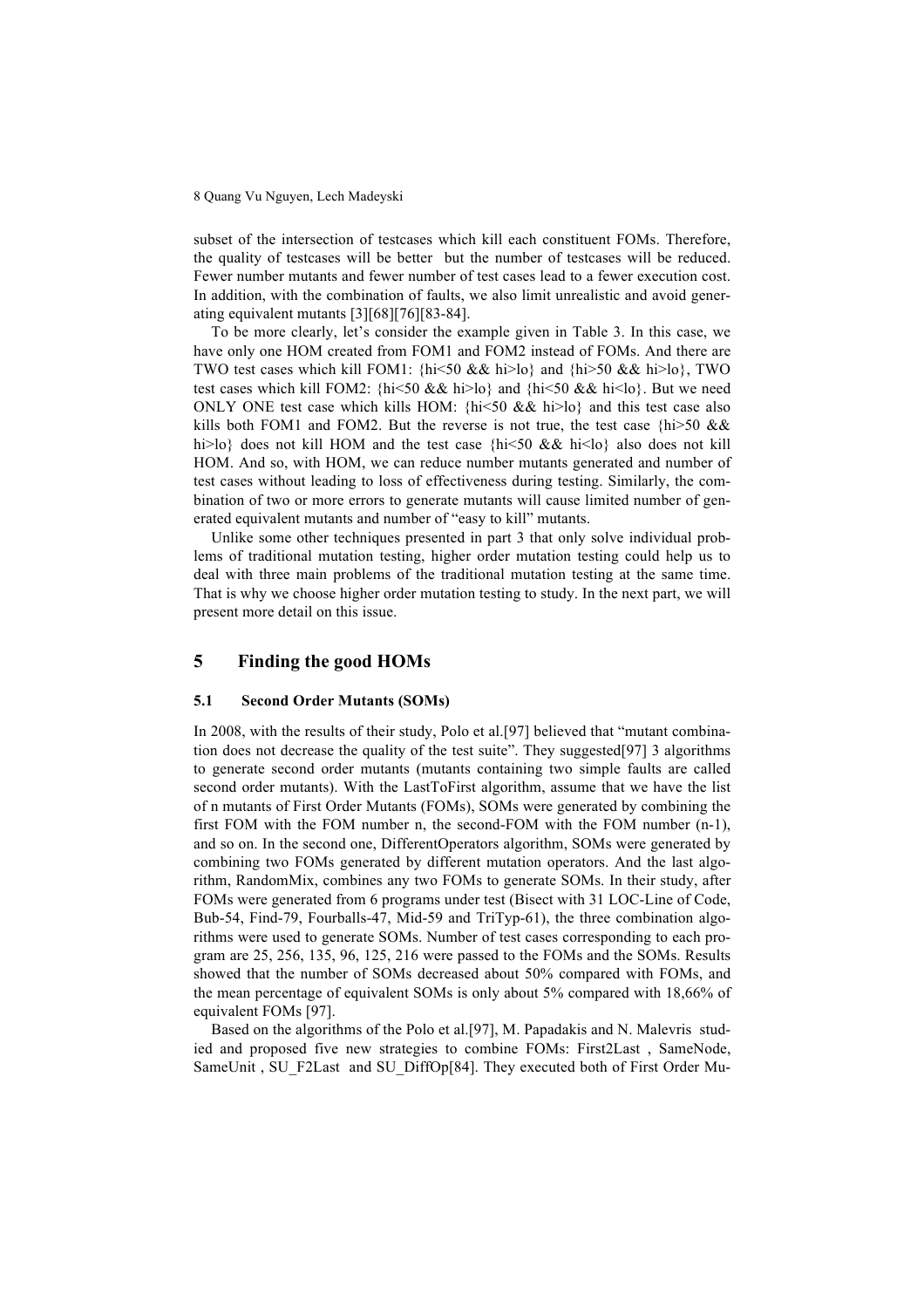tation Testing strategies (Strong Mutation, Rand 10%, Rand 20%, Rand 30%, Rand 40%, Rand 50%, Rand 60%) and Second Order Mutation Testing strategies (RandomMix, DifferentOperators, First2Last, SameNode, SameUnit, SU\_F2Last and-SU\_DiffOp) with the same test programs[84]. With their empirical study[84], the mean number of equivalent mutants with the First Order Mutation Testing strategies is about 6237, and with the Second Order Mutation Testing strategies is about 2727. Meanwhile, Second Order Mutation Testing strategies reduced the number of generated SOMs by about 50%, because of SOMs also were generated combining two FOMs, and of course will lead to reduced execution cost.

In 2010, Kintis et al.[83] suggested two categories of Second Order Mutation Testing strategies: The Second Order Strategies category includes RDomF and SDomF strategy; The Hybrid Strategies category includes HDom(20%) and HDom(50%) strategy. The results of their study indicates that the number of generated equivalent mutants of Weak Mutation, RDomF, SDomF, HDom(20%) and HDom(50%) strategies reduced about 73%, 85.4%, 86.8%,81.4% and 65.5% in turn compared with the number of generated equivalent mutants of Strong Mutation. Meanwhile the Mutation Scores are 99.94%, 99.99%, 99.91%, 99.91% for the RDomF, SDomF, HDom(20%) and HDom(50%) strategies respectively. That mutation socres are higher than Mutation Score of Weak Mutation strategy (96.90%).

Most recently, in 2013, Madeyski et al.[68] introduced the JudyDiffOp algorithm and NeighPair algorithm. JudyDiffOp algorithm is a modification of the DifferentOperatorsalgorithm[100] with the idea that "both constituent FOMs were used only once for producing a SOM". And NeighPair algorithm was introduced with idea "generate SOM by combining FOMs which are as close to each other as possible". They experimented[68] 4 algorithms RandomMix, Last2First[97] and JudyDiffOp, NeighPair[68] on programs under test Barbecue (7.413 LOC – Line of Code), Commons IO (16.283 LOC), Commons Lang (48.507 LOC) and Commons Math (80.023 LOC) with the number of test cases are 21,43,88,221 respectively. That algorithms reduce the number of generated SOMs at least by half compared with generated FOMs, especially JudyDiffOp algorithms over 60%. The mean reductions of equivalent mutants number are about 47%, 58.5%, 66% for the RandomMix, Last2First and JudyDiffOp in turn. And the NeighPair algorithm is not good in terms of equivalent mutant reduction. However, "In most of the cases mutation score estimations were higher for the SOM strategies than for FOM"[68].

#### **5.2 Subsuming HOMs**

In 2009, Jia and Harman[3] introduced the term "Subsuming HOMs" as follows: The HOM is named "Subsuming HOM" if it is harder to kill than their constituent FOMs. And then they suggested some approaches to find the Subsuming HOMs by using some meta-heuristic algorithms[3]: Greedy Algorithm, Genetic Algorithm and Hill-Climbing Algorithm. In order to find the Subsuming HOMs more effectively, they introduced two definitions[3]: Fragility value, a value for measuring the ability of a FOM or HOM can be killed and Fitness Function is the ratio of the fragility of a HOM to the fragility of the constituent FOMs. In their approach, they used this Fit-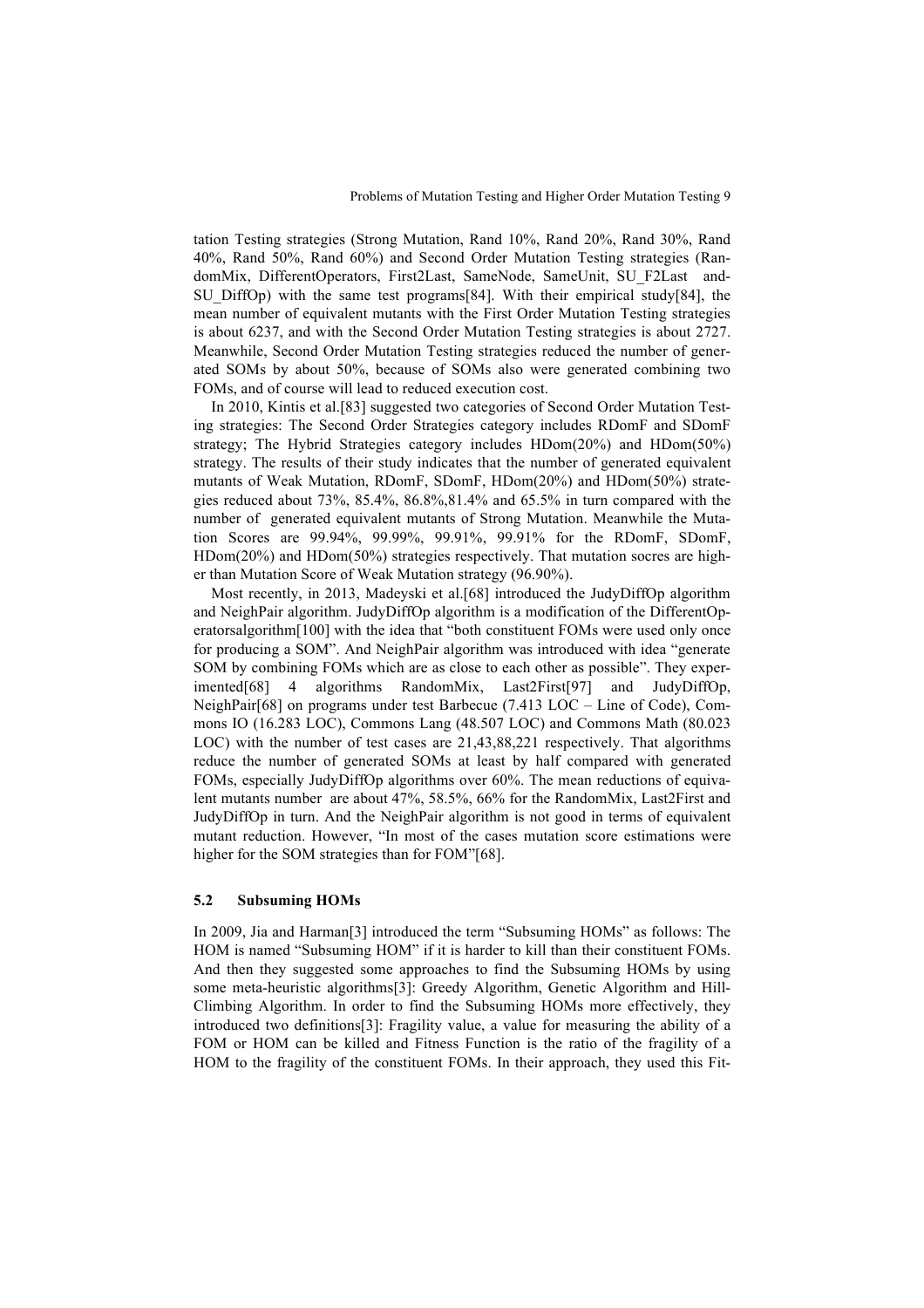ness Function to evaluate the fitness of HOMs. They experimented with 10 benchmark C programs under test (14850 LoC and 35473 test cases in total) and the results indicate that genetic algorithm is the most efficient algorithm for finding those subsuming HOMs, while the greedy algorithm and hill climbing algorithm can also be used to improve the quality of the results[3].

#### **5.3 Multi-Object Genetic Programming**

In order to find higher order mutants that are hard to kill and more realistic complex faults, Langdon et al.[9][35] introduced a new form of mutation testing: Multi Objective Higher Order Mutation Testing (with Genetic Programming)[35]. They believed that although there are a lot of number of FOMs was generated but most are simply and do not denote realistic faults. So they suggested inserting faults that are semantically close to the original program instead of inserting faults that are syntactically close to the original program in order to find higher order mutants that are syntactically similar to the original program under test. With this, multi objective Pareto optimal genetic programming approach, the number of mutants grows exponentially with order but the number of equivalent mutants fall rapidly with number of changes made [35]. For example, with the chosen set of the C comparison operations  $\ll \ll 1$ ,  $=$ ,  $=$ ,  $>$ ,  $>$ ), and the program under test that contains 17 comparison operators (i.e. the Triangle benchmark Triangle.c), there are 85 1st order mutants ( $17 \times 5$  programs with one change), 3400 2nd order mutants  $(17 \times 5 \times 16 \times 5/2)$  with two changes), 85000 3rd order mutants $(17\times5\times16\times5\times15\times5/6$  with three changes), and 1487500 4th order mutants  $(17 \times 5 \times 16 \times 5 \times 15 \times 5 \times 14 \times 5/24$  with four changes), whilst respectively only 8, 28, 56, 70 equivalent mutants that pass all test cases and 7, 55, 189, 371 mutants that fail just one test[35].

## **6 Conclusion and future work**

Since was proposed in 1970s by DeMillo et al.[1] and Hamlet[2], Mutation Testing has been considered as a powerful technique for evaluating the quality of the test cases. Basically, there is still work to be done to improve the quality of mutation testing. This paper reviewed a range of strategies that were proposed to solve three main problems of mutation testing: a vast number of mutants (and also high execution cost), realism of faults and equivalent mutant problem. Each technique has its own advantages and disadvantages and we focus on Higher Order Mutation testing because this is not only a newest method but also a promising solution of three main problems of the traditional mutation testing at the same time. However, the number of mutants grows exponentially with order. So, in the future, we will research to improve and solve that problem for finding good HOMs by applying Multi-Object optimization algorithm. Specifically we are going to:

- Use Java language programming and Judy mutation testing tool for Java (http://madeyski.e-informatyka.pl/tools/judy/)[68][98].

- Search for strongly subsuming HOMs applying multi-objective optimization.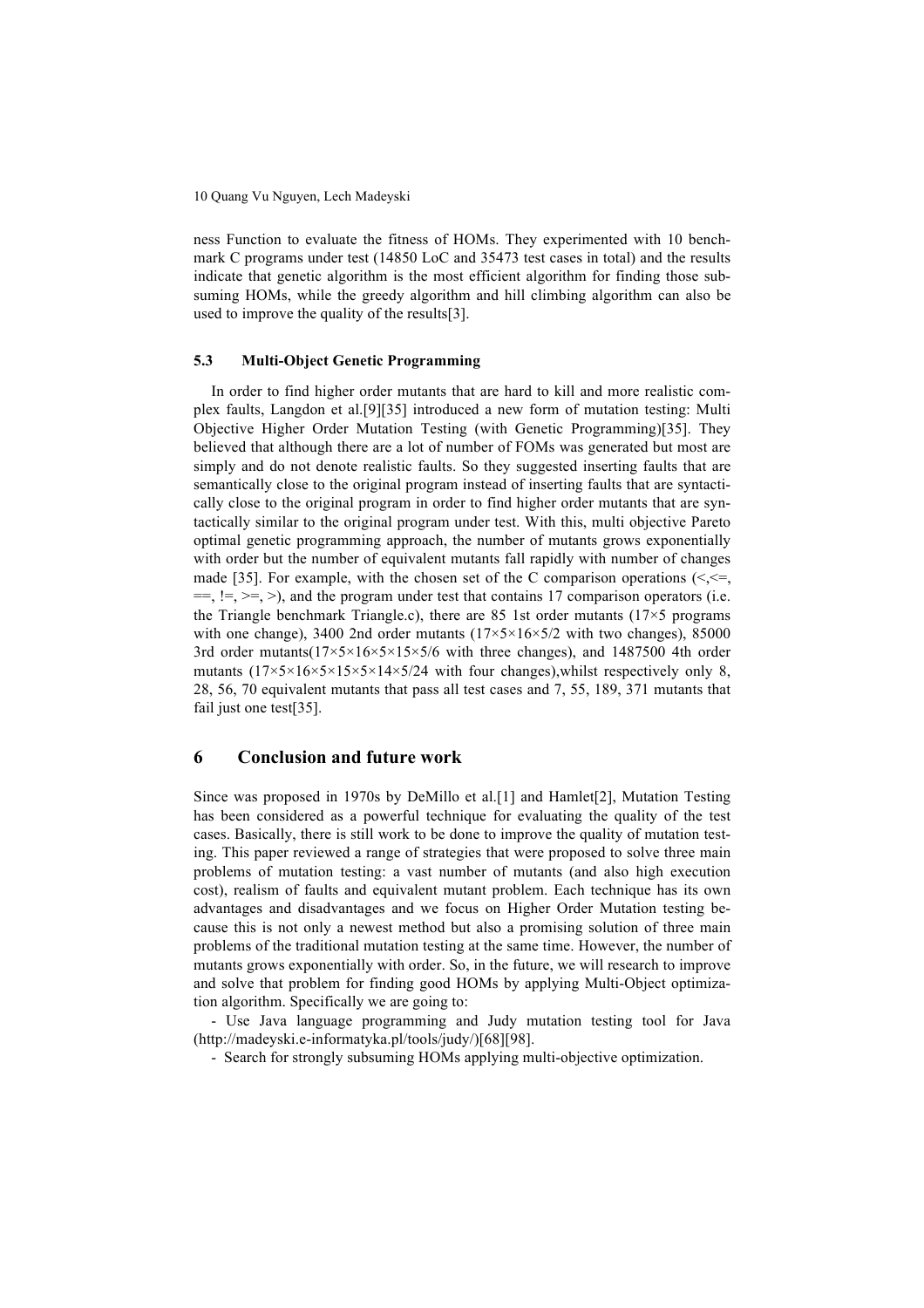- Assess results, according to the criteria of solving the problems of traditional mutation testing (reduce the number of mutants and execution cost, realism and the equivalent mutant problem), and compare that results with the results of algorithms that have been proposed previously.

## **References**

- 1. DeMillo, R.A., Lipton R.J., Sayward, F.G.: Hints on test data selection: help for the practicing programmer. IEEE Computer 11 (4), 34–41 (1978)
- 2. Hamlet, R.G.: Testing programs with the aid of a compiler. IEEE Transactions on Software Engineering SE-3 (4), 279–290 (1977)
- 3. Jia, Y., Harman, M.: Higher order mutation testing. Information and Software Technology 51, 1379–1393 (2009)
- 4. Harman, M., Jia, Y., Langdon, W. B.: A Manifesto for Higher Order Mutation Testing. In: Third International Conf. on Software Testing, Verification, and Validation Workshops, (2010)
- 5. Afzal, W., Torkar, R., Feldt, R.: A systematic review of search-based testing for nonfunctional system properties. Information and Software Technology, 51(6), 957–976, (2009)
- 6. Harman, M.: The current state and future of search based software engineering. In: L. Briand and A. Wolf, editors, Future of Software Engineering 2007, pages 342–357.. IEEE Computer Society Press. Los Alamitos, California, USA (2007)
- 7. Harman, M., Mansouri, A., Zhang, Y.: Search based software engineering: A comprehensive analysis and review of trends techniques and applications. Technical Report TR-09- 03, Department of Computer Science, King's College London (2009)
- 8. Raiha, O.: A survey on search based software design. Technical Report Technical Report D-2009-1, Department of Computer Sciences, University of Tamper (2009)
- 9. Langdon, W.B., Harman, M., Jia, Y.: Efficient multi-objective higher order mutation testing with genetic programming. The Journal of Systems and Software 83 ( 2010)
- 10. Jia, Y., and Harman, M.: Constructing Subtle Faults Using Higher Order Mutation Testing. In: Proc. Eighth Int'l Working Conf. Source Code Analysis and Manipulation (2008)
- 11. Jia, Y., Harman, M.: MILU: A Customizable, Runtime-Optimized Higher Order Mutation Testing Tool for the Full C Language. In: Proceedings of the 3rd Testing: Academic and Industrial Conference Practice and Research Techniques (TAIC PART'08), pages 94–98. IEEE Computer Society. Windsor, UK (2008)
- 12. Offutt, A.J.: Investigations of the software testing coupling effect. ACM Transactions on Software Engineering and Methodology 1 (1) , 5–20 (1992)
- 13. Adamopoulos, K., Harman, M., Hierons, R. M.: How to Overcome the Equivalent Mutant Problem and Achieve Tailored Selective Mutation Using Co-evolution. In: Proceedings of the Genetic and Evolutionary Computation Conference (GECCO'04), volume 3103 of LNCS, pages 1338–1349. Seattle, Washington, USA (2004)
- 14. Acree, A.T: On Mutation. PhD thesis, Georgia Inst. Of Technology (1980)
- 15. Budd, T.A.: Mutation Analysis of Program Test Data. PhD thesis, Yale Univ. (1980)
- 16. DeMillo, R.A, Guindi, D.S., King, K.N., McCracken, W.M., Offutt, A.J.: An Extended Overview of the Mothra Software Testing Environment. In: Proceedings Second Workshop Software Testing, Verification, and Analysis, pp. 142-151 (1988)
- 17. Sahinoglu, M., Spafford, E.H.: A Bayes Sequential Statistical Procedure for Approving Software Products. In: Proc. IFIP Conf. Approving Software Products, pp. 43-56 (1990)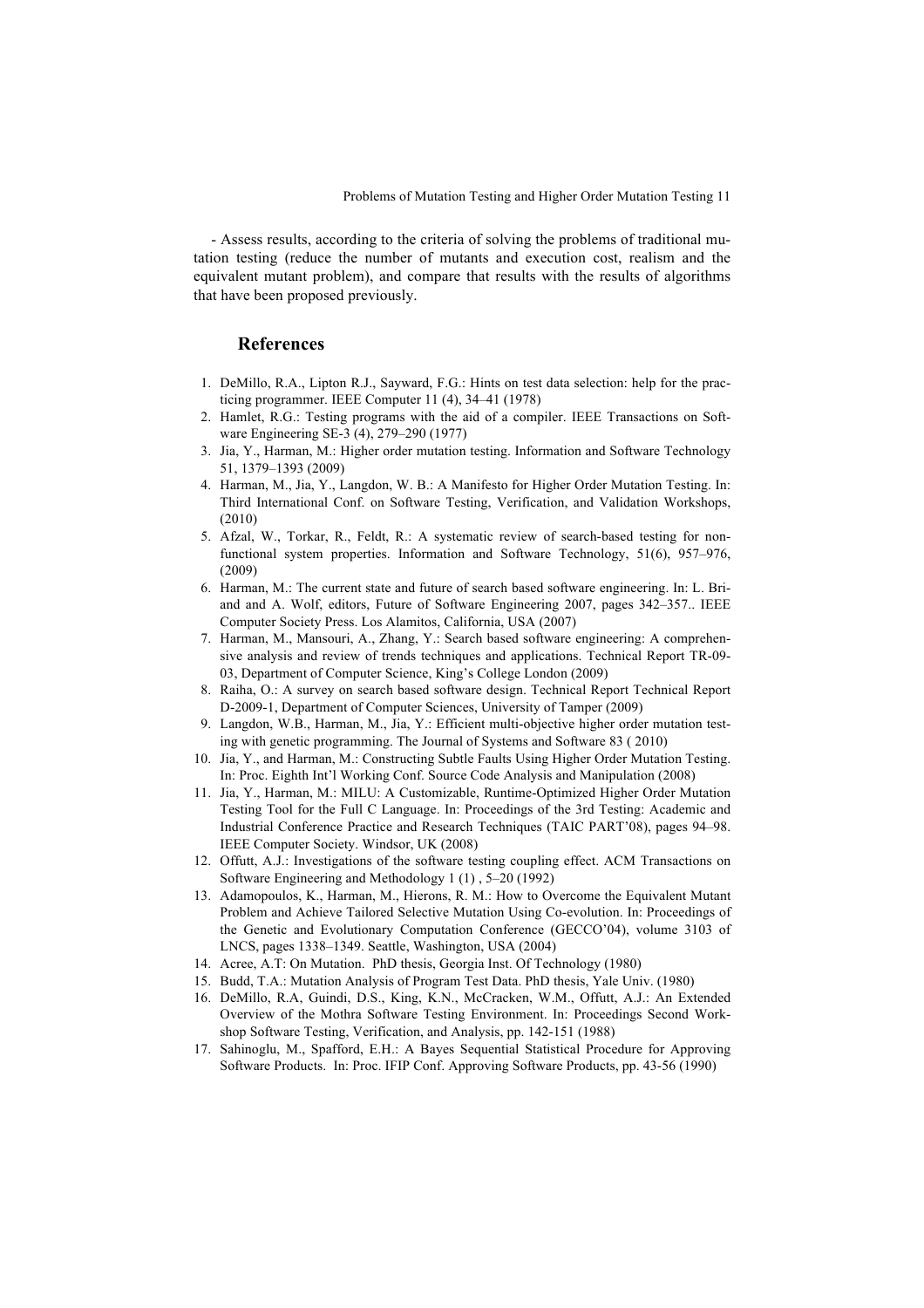- 18. King, K.N., Offutt, A.J.: A Fortran Language System for Mutation-Based Software Testing. Software: Practice and Experience, vol. 21, no. 7, pp. 685-718 (1991)
- 19. Mathur A.P., Wong, W.E.: An Empirical Comparison of Mutation and Data Flow Based Test Adequacy Criteria. Technical Report, Purdue Univ. (1993)
- 20. Wong, W.E.: On Mutation and Data Flow. PhD thesis, Purdue Univ. (1993)
- 21. Hussain, S.: Mutation Clustering. Master's thesis, King's College London (2008)
- 22. Ji, C., Chen, Z., Xu, B., Zhao, Z.: A Novel Method of Mutation Clustering Based on Domain Analysis. In: Proc. 21st Int'l Conf. Software Eng. and Knowledge Eng. (2009)
- 23. Agrawal, H., DeMillo, R.A., Hathaway, B., Hsu, W., Krauser, E.W., Martin, R.J., Mathur, A.P., Spafford, E.: Design of Mutant Operators for the C Programming Language. Technical Report SERC-TR-41-P, Purdue Univ. (1989)
- 24. Mathur, A.P.: Performance, Effectiveness, and Reliability Issues in Software Testing. In: Proc. Fifth Int'l Computer Software and Applications Conf.,pp. 604-605 (1991)
- 25. Offutt, A.J., Rothermel, G., Zapf, C.: An Experimental Evaluation of Selective Mutation. In: Proc. 15th Int'l Conf. Software Eng.,pp. 100-107 (1993)
- 26. Wong, W.E., Mathur, A.P.: Reducing the Cost of Mutation Testing: An Empirical Study. J. Systems and Software, vol. 31, no. 3, pp. 185-196 (1995)
- 27. Offutt, A.J., Lee, A., Rothermel, G., Untch, R.H., Zapf, C.: An Experimental Determination of Sufficient Mutant Operators. ACM Trans. Soft. Eng. and Methodology (1996)
- 28. Mresa, E.S., Bottaci, L.: Efficiency of Mutation Operators and Selective Mutation Strategies: An Empirical Study. Software Testing, Verification, and Reliability,vol. 9, no. 4, pp. 205-232 (1999)
- 29. Barbosa, E.F., Maldonado, J.C., Vincenzi, A.M.R: Toward the Determination of Sufficient Mutant Operators for C. Software Testing, Verification, and Reliability,vol. 11, no. 2, pp. 113-136 (2001)
- 30. Namin, A.S., Andrews, J.H.: Finding Sufficient Mutation Operators via Variable Reduction. In: Proc. Second Workshop Mutation Analysis, p. 5 (2006)
- 31. Namin, A.S., Andrews, J.H.: On Sufficiency of Mutants. In: Proc. 29th Int'l Conf. Software Eng., pp. 73-74 (2007)
- 32. Namin, A.S., Andrews, J.H., Murdoch, D.J.: Sufficient Mutation Operators for Measuring Test Effectiveness. In: Proc. 30th Int'l Conf. Software Eng., pp. 351-360 (2008)
- 33. Polo, M., Piattini, M., Garcia-Rodriguez, I.: Decreasing the Cost of Mutation Testing with Second-Order Mutants. Software Testing, Verification, and Reliability,vol. 19, no. 2, pp. 111-131 (2008)
- 34. Purushothaman, R., Perry, D.E.: Toward Understanding the Rhetoric of small source code changes. IEEE transactions on Software Engineering, vol. 31, No. 6 (2005)
- 35. Langdon, W.B., Harman, M., Jia, Y.: Multi Objective Higher Order Mutation Testing with Genetic Programming. In: Proc. Fourth Testing: Academic and Industrial Conf. Practice and Research (2009)
- 36. Howden, W.E.: Weak Mutation Testing and Completeness of Test Sets. IEEE Trans. Soft. Eng., vol. 8, no. 4, pp. 371-379 (1982)
- 37. Girgis, M.R., Woodward, M.R.: An Integrated System for Program Testing Using WeakMutation and Data Flow Analysis. In: Proc. Eighth Int'l Conf. Software Eng. (1985)
- 38. Horgan, J.R., Mathur, A.P.: Weak Mutation is Probably Strong Mutation. Technical Report SERC-TR-83-P, Purdue Univ. (1990.)
- 39. Woodward, M.R.: Mutation Testing-An Evolving Technique. In: Proc. IEE Colloquium on Software Testing for Critical Systems, pp. 3/1-3/6 (1990)
- 40. Marick, B.: The Weak Mutation Hypothesis. In: Proc. Fourth Symp. Software Testing, Analysis and Verification, pp. 190-199 (1991)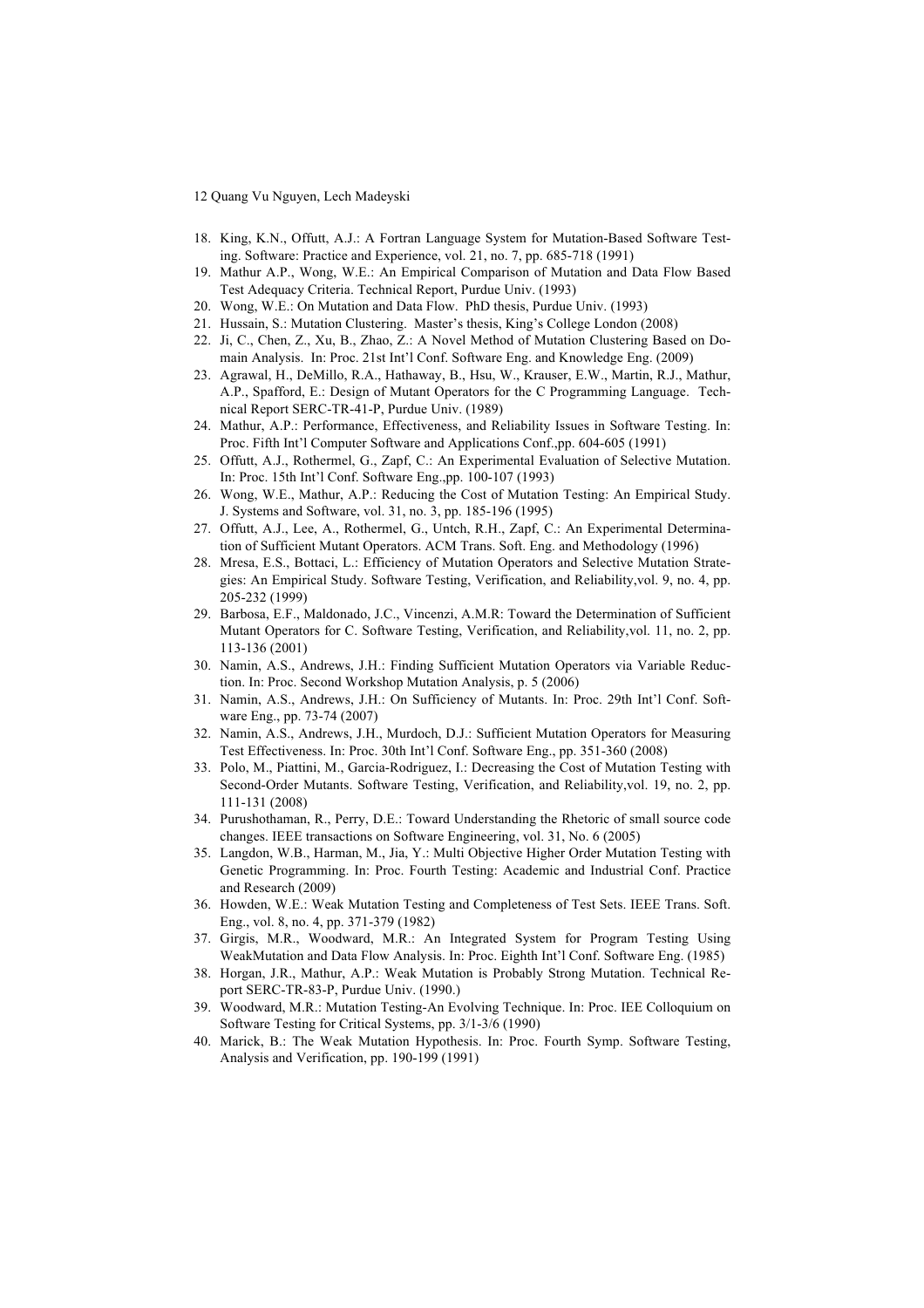- 41. Offutt, A.J., Lee, S.D.: How Strong is Weak Mutation. In: Proc. Fourth Symp. Software Testing, Analysis and Verification, pp. 200-213 (1991)
- 42. Offutt, A.J, Lee, S.D.: An Empirical Evaluation of Weak Mutation. IEEE Trans. Software Eng., vol. 20, no. 5, pp. 337-344 (1994)
- 43. Woodward, M.R., Halewood, K.: From Weak to Strong Dead or Alive? An Analysis of Some Mutationtesting Issues. In: Proc. Second Workshop Software Testing, Verification, and Analysis, pp. 152-158 (1988)
- 44. Jackson, D., Woodward, M.R.: Parallel Firm Mutation of Java Programs. In: Proc. First Workshop Mutation Analysis, pp. 55-61 (2000)
- 45. Offutt, A.J., King, K.N.: A Fortran 77 Interpreter for Mutation Analysis. ACM SIGPLAN Notices, vol. 22, no. 7, pp. 177-188 (1987)
- 46. Choi, B., Mathur, A.P.: High-Performance Mutation Testing. J. Systems and Software, vol. 20, no. 2, pp. 135-152 (1993)
- 47. Delamaro, M.E.: Proteum-A Mutation Analysis Based Testing Environment. Master's thesis, Univ. of Sao Paulo (1993)
- 48. Delamaro, M.E., Maldonado, J.C.: Proteum: A Tool for the Assessment of Test Adequacy for C Programs. In: Proc. Conf. Performability in Computing Systems (1996)
- 49. DeMillo, R.A., Krauser, E.W., Mathur, A.P.: Compiler-Integrated Program Mutation. In: Proc. Fifth Ann. Computer Software and Applications Conf., pp. 351-356 (1991)
- 50. Krauser, E.W.: Compiler-Integrated Software Testing. PhD thesis, Purdue Univ. (1991)
- 51. Untch, R.H.: Mutation-Based Software Testing Using Program Schemata. In: Proc. 30th Ann. Southeast Regional Conf., pp. 285-291 (1992)
- 52. Mathur, A.P.: CS 406 Software Engineering I. Course Project Handout (1992)
- 53. Untch, R.H., Offutt, A.J., Harrold, M.J.: Mutation Analysis Using Mutant Schemata. In: Proc. Int'l Symp. Software Testing and Analysis, pp. 139-148 (1993)
- 54. Untch, R.H.: Schema-Based Mutation Analysis: A New Test Data Adequacy Assessment Method. PhD thesis, Clemson Univ. (1995)
- 55. Offutt, A.J., Ma, Y.S., Kwon, Y.R.: An Experimental Mutation System for Java. ACM SIGSOFT Software Eng. Notes, vol. 29, no. 5, pp. 1-4, Sept (2004)
- 56. Ma, Y.S., Offutt, A.J., Kwon, Y.R.: MuJava: An Automated Class Mutation System. Software Testing, Verification, and Reliability, vol. 15, no. 2, pp. 97-133 (2005)
- 57. Ma, Y.S., Offutt, A.J., Kwon, Y.R: MuJava: A Mutation System for Java. In: Proc. 28th Int'l Conf. Software Eng., pp. 827-830 (2006)
- 58. Schuler, D., Dallmeier, V., Zeller, A.: Efficient Mutation Testing by Checking Invariant Violations. In: Proc. Int'l Symp. Software Testing and Analysis (2009)
- 59. Bogacki, B., Walter, B.: Evaluation of Test Code Quality with Aspect-Oriented Mutations. In: Proc. Seventh Int'l Conf. eXtreme Programming and Agile Processes in Software Eng.,pp. 202-204 (2006)
- 60. Bogacki, B., Walter, B.: Aspect-Oriented Response Injection: An Alternative to Classical Mutation Testing. Soft. Eng. Techniques: Design for Quality, Springer (2007)
- 61. Mathur, A.P., Krauser, E.W.: Mutant Unification for Improved Vectorization. Technical Report SERC-TR-14-P, Purdue Univ. (1988)
- 62. Krauser, E.W., Mathur, A.P., Rego, V.J.: High Performance Software Testing on SIMD Machines. In: Proc. Second Workshop Software Testing, Verification and Analysis (1988)
- 63. Krauser, E.W., Mathur, A.P., Rego, V.J.: High Performance Software Testing on SIMD Machines. IEEE Trans. Software Eng., vol. 17, no. 5, pp. 403-423 (1991)
- 64. Offutt, A.J., Pargas, R.P., Fichter, S.V., Khambekar, P.K.: Mutation Testing of Software Using a MIMD Computer. In: Proc. Int'l Conf. Parallel Processing, pp. 255-266 (1992)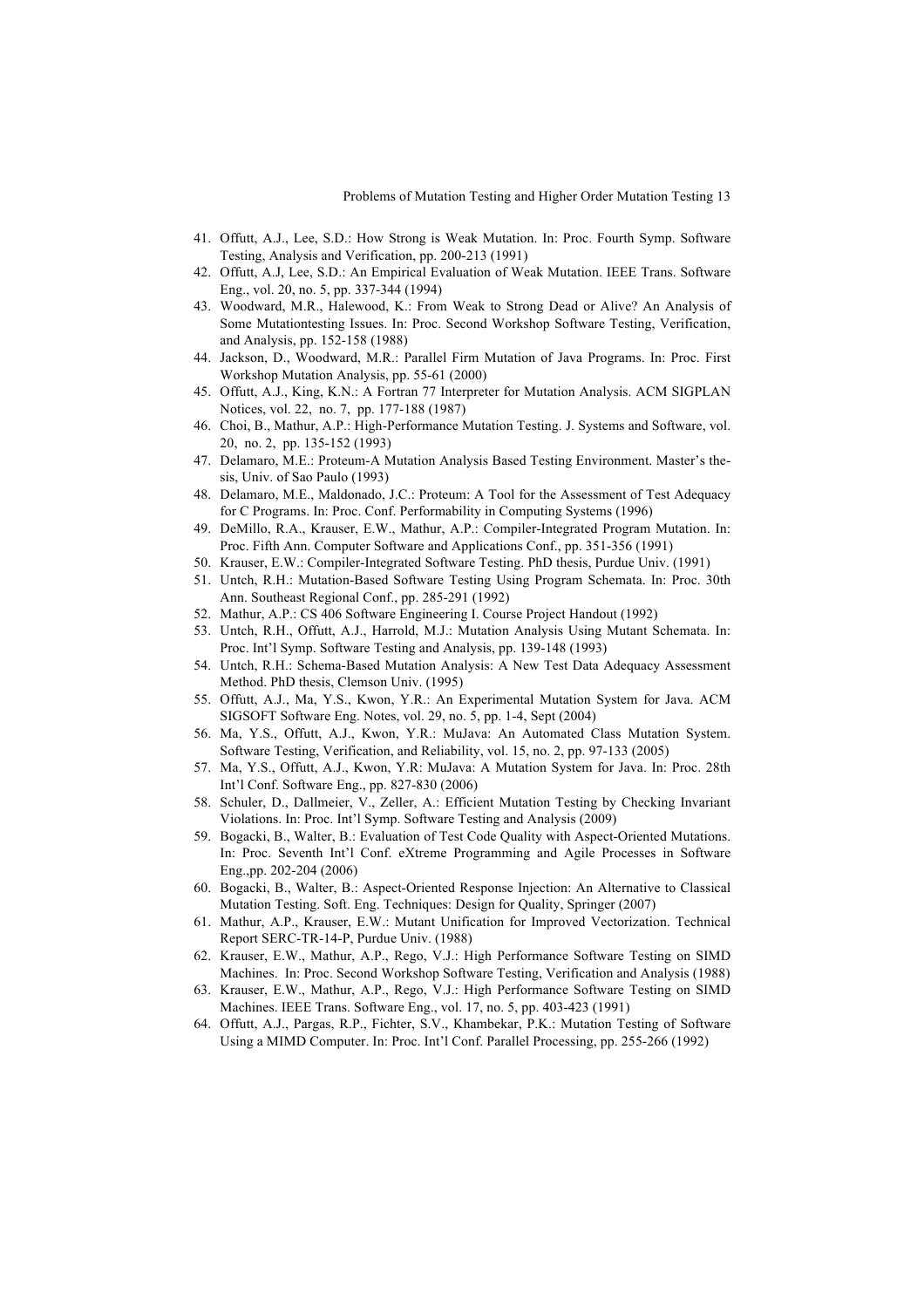- 65. Zapf, C.N.: A Distributed Interpreter for the Mothra Mutation Testing System. Master's thesis, Clemson Univ. (1993)
- 66. Weiss, S.N., Fleyshgakker, V.N.: Improved Serial Algorithms for Mutation Analysis. ACM SIGSOFT Software Eng. Notes, vol. 18, no. 3, pp. 149-158 (1993)
- 67. Fleyshgakker, V.N., Weiss, S.N.: Efficient Mutation Analysis: A New Approach. In: Proc. Int'l Symp. Software Testing and Analysis, pp. 185-195 (1994)
- 68. Madeyski, L., Orzeszyna, W., Torkar, R., Józala, M.: Overcoming the Equivalent Mutant Problem: A Systematic Literature Review and a Comparative Experiment of Second Order Mutation. IEEE Transactions on Software Engineering, accepted in 2013.http://dx.doi.org/10.1109/TSE.2013.44
- 69. Baldwin, D., Sayward, F.G.: Heuristics for determin-ing equivalence of program mutations. Yale University, New Haven, Connecticut, Tech Report 276 (1979)
- 70. Offutt, A.J., Craft, W.M.: Using compiler optimization techniques to detect equivalent mutants. Software Testing, Verification and Reliability, vol. 4, no. 3, pp. 131–154 (1994)
- 71. Offutt, A.J., Pan, J.: Detecting equivalent mutants and the feasible path problem. In: Proc. Eleventh Annual Conf. 'Systems Integrity Computer Assurance COMPASS '96 Software Safety. Process Security', pp. 224–236 (1996)
- 72. Hierons, R., Harman, M., Danicic, S.: Using program slicing to assist in the detection of equivalent mutants. Software Testing, Verification and Reliability (1999)
- 73. Ellims, M., Ince, D., Petre, M.: The Csaw C mutation tool: Initial results. In: Proceedings of the Testing: Academic and Industrial Conference Practice and Research Techniques-MUTATION, pp. 185–192. IEEE Computer Society, Washington, DC, USA (2007)
- 74. Martin, E., Xie, T.: A fault model and mutation testing of access control policies. In: Proceedings of the 16th international conference on World Wide Web, ser. WWW '07, New York, USA: ACM Press, pp. 667–676 (2007)
- 75. DuBousquet, L., Delaunay, M.: Towards mutation analysis for Lustre programs. Electronic Notes in Theoretical Computer Science, vol. 203, no. 4, pp. 35–48 (2008)
- 76. Offutt, A.J.: Investigations of the software testing coupling effect. ACM Transactions on Software Engineering Methodology, vol. 1, pp. 5–20 (1992)
- 77. Mresa, E.S., Bottaci, L.: Efficiency of mutation operators and selective mutation strategies: An empirical study. Software Testing, Verification and Reliability (1999)
- 78. Harman, M., Hierons, R., Danicic, S.: The relationship between program dependence and mutation analysis. Mutation testing for the new century, W. E. Wong, Ed. Norwell, MA, USA: Kluwer Academic Publishers, pp.5–13 (2001)
- 79. Adamopoulos, K., Harman, M., Hierons, R.M.: How to overcome the equivalent mutant problem and achieve tailored selective mutation using co-evolution. Lecture Notes in Computer Science, vol. 3103. Springer Berlin /Heidelberg, pp. 1338–1349 (2004)
- 80. Offutt, A.J., Ma, Y.S., Kwon, Y.R.: The class-level mutants of MuJava. In: Proceedings of the 2006 international workshop on Automation of software test - AST '06, ser. AST '06, New York, USA: ACM Press, pp. 78–84 (2006)
- 81. Kaminski, G., Ammann, P.: Using a fault hierarchy to improve the efficiency of DNF logic mutation testing. In: Proc. Int. Conf. Software Testing Verification and Validation ICST'09, pp. 386–395 (2009)
- 82. Ji, C., Chen, Z., Xu, B., Wang, Z.: A new mutation analysis method for testing Java exception handling. In: Proc. 33rd Annual IEEE Int. Computer Software and Applications Conf. COMPSAC '09, vol. 2, pp. 556–561 (2009)
- 83. Kintis, M., Papadakis, M., Malevris, N.: Evaluating mutation testing alternatives: A collateral experiment. In: Proc. 17th Asia Pacific Soft. Eng. Conf. (APSEC) (2010)